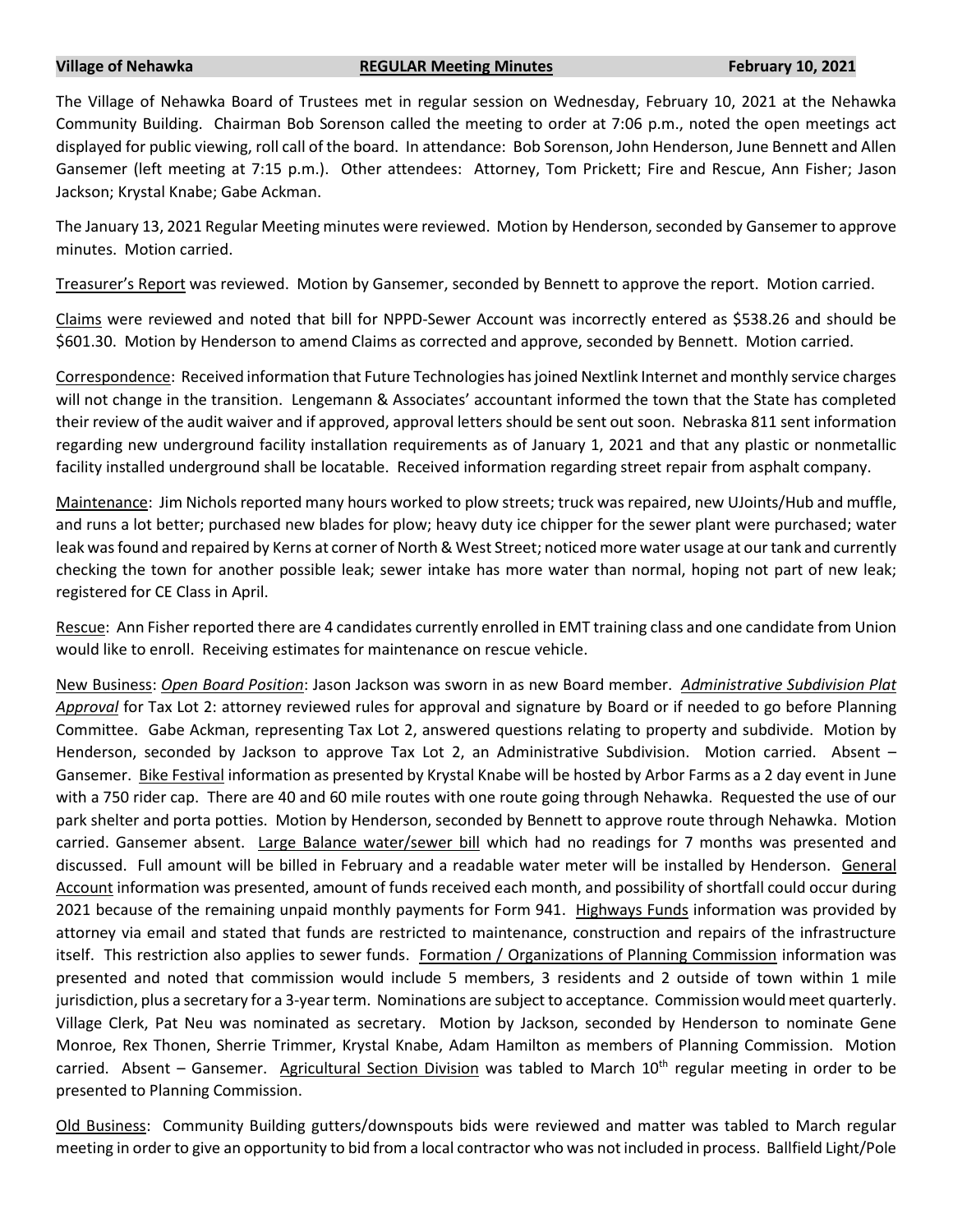repair was tabled to March regular meeting. Library roof repair bid was reviewed and matter was tabled in order to determine joist spacing.

Motion by Bennett, seconded by Henderson to adjourn at 9:04 p.m. Motion carried. Absent – Gansemer.

## **CLAIMS – FEBRUARY 2021**

| Account: | Vendor:                                           | <b>Balance Total:</b> |                                             |
|----------|---------------------------------------------------|-----------------------|---------------------------------------------|
|          | <b>Cass County Register of Deeds</b>              | 10.00                 | Filing Fee-Release of Lien                  |
|          | <b>Frontier Cooperative</b>                       | 155.69                |                                             |
|          | <b>Future Technologies, now Nextlink Internet</b> | 35.00                 |                                             |
|          | <b>Green Thumb LLC</b>                            | 212.50                | Snow removal                                |
|          | Jimmy Nichols-Maintenance Salary                  | 2,173.51              |                                             |
|          | NPPD-217 Sherman Ave                              | 438.49                |                                             |
|          | NPPD-221 Elm St                                   | 34.21                 |                                             |
|          | NPPD-416 Maple St                                 | 34.21                 |                                             |
|          | <b>NPPD-Corner of Main &amp; Elm St</b>           | 34.21                 |                                             |
|          | <b>NPPD-Main St &amp; Washington</b>              | 109.52                |                                             |
|          | <b>NPPD-Streetlights</b>                          | 400.28                |                                             |
|          | <b>NPPD - Christmas Lights</b>                    | 131.48                |                                             |
|          | <b>Papillion Sanitation</b>                       | 48.00                 |                                             |
|          | Patricia Neu-Exp                                  | 101.98                | stamps/copy<br>paper/envelopes/receipt book |
|          | <b>Patricia Neu-Clerk Salary</b>                  | 670.23                |                                             |
|          | <b>Windstream 4022270100</b>                      | 33.13                 |                                             |
|          | <b>Windstream 4022279923</b>                      | 101.76                |                                             |
|          | <b>Keckler Oil</b>                                | 763.05                | Truck-LF Hub / U-Joint                      |
|          | <b>Keckler Oil</b>                                | 239.46                | Truck-Muffler/Tail Pipe                     |
|          | <b>Meeske Auto Parts</b>                          | 8.87                  |                                             |
|          | <b>Meeske Hardware</b>                            | 35.04                 |                                             |
|          | Reinsch Slattery Bear Minahan & Prickett PC       | 705.50                |                                             |
|          | <b>Tys Outdoor Power</b>                          | 454.42                | <b>Blades for Plow</b>                      |
|          | <b>Tys Outdoor Power</b>                          | 90.24                 | springs for plow                            |
|          | <b>United States Treasury -Form 941-V</b>         | 2,282.22              | Form 941 2017 Qtr 1                         |
|          |                                                   |                       | 9,303.00                                    |
|          |                                                   |                       |                                             |
| Sewer    | <b>Future Technologies, now Nextlink Internet</b> | 35.00                 |                                             |
|          | <b>Jesse Keene</b>                                | 345.00                | Backup/Fill in                              |
|          | Jim Nichols - Exp                                 | 22.25                 | Printer Ink Cartridge-Black                 |
|          | <b>Meeske Hardware</b>                            | 26.99                 | <b>Handled Scraper</b>                      |
|          | <b>Midwest Laboratories</b>                       | 156.00                |                                             |
|          | NPPD-Nehawka & Maple                              | 601.30                |                                             |
|          | NPPD-Water Treat Newahwka Rd                      | 13.04                 |                                             |
|          |                                                   |                       | 1,199.58                                    |
| Water    | Cass County Rural Water Dist No 1                 | 2,854.50              |                                             |
|          | <b>Kerns Excavating</b>                           | 4,095.00              | Water leak repair                           |
|          | Nebraska Public Health Env Lab                    | 15.00                 |                                             |
|          | Nebraska Rural Water Association                  | 75.00                 | CE Class Fee                                |